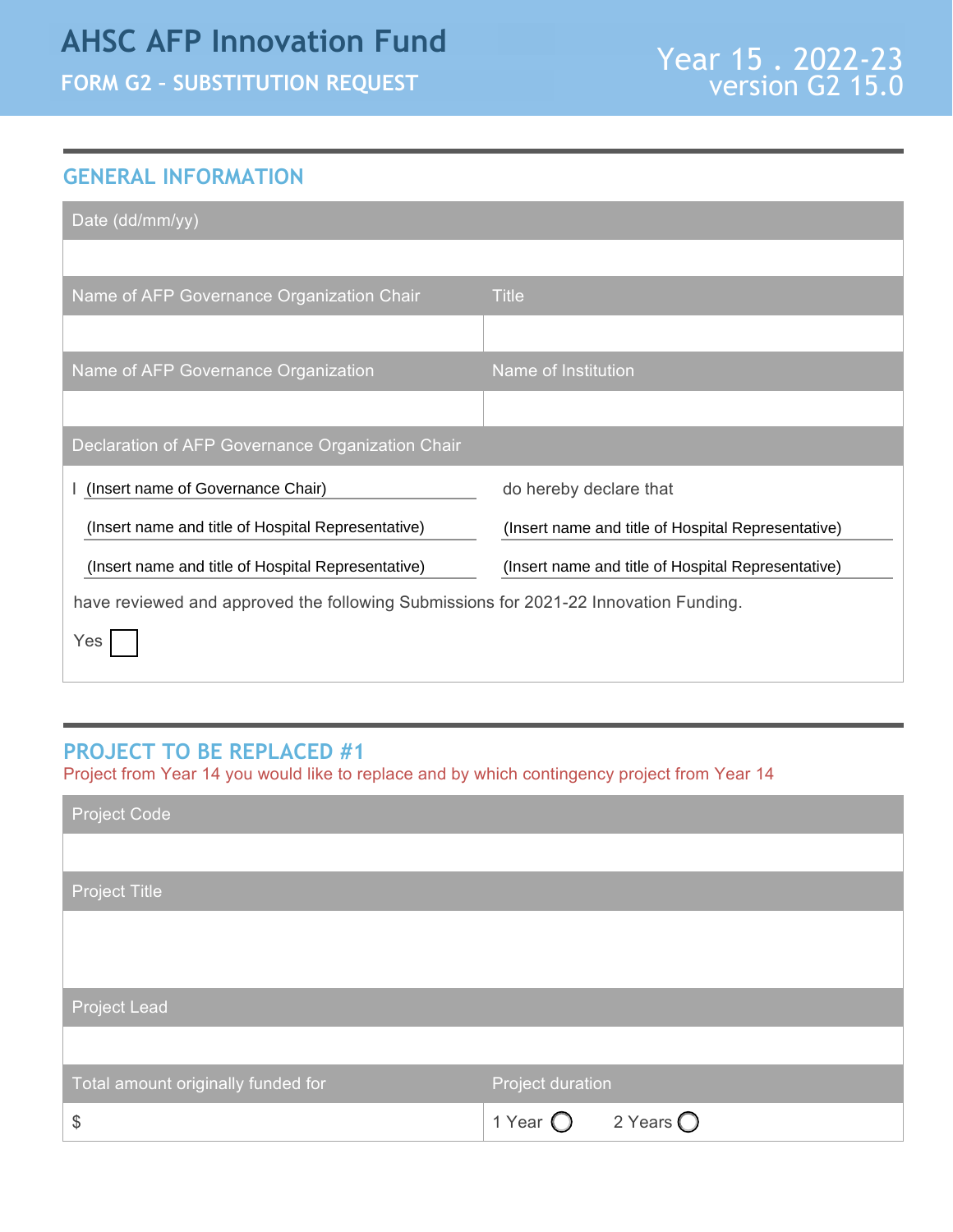What are the reasons for the project's lack of progress? – maximum 3000 characters including spaces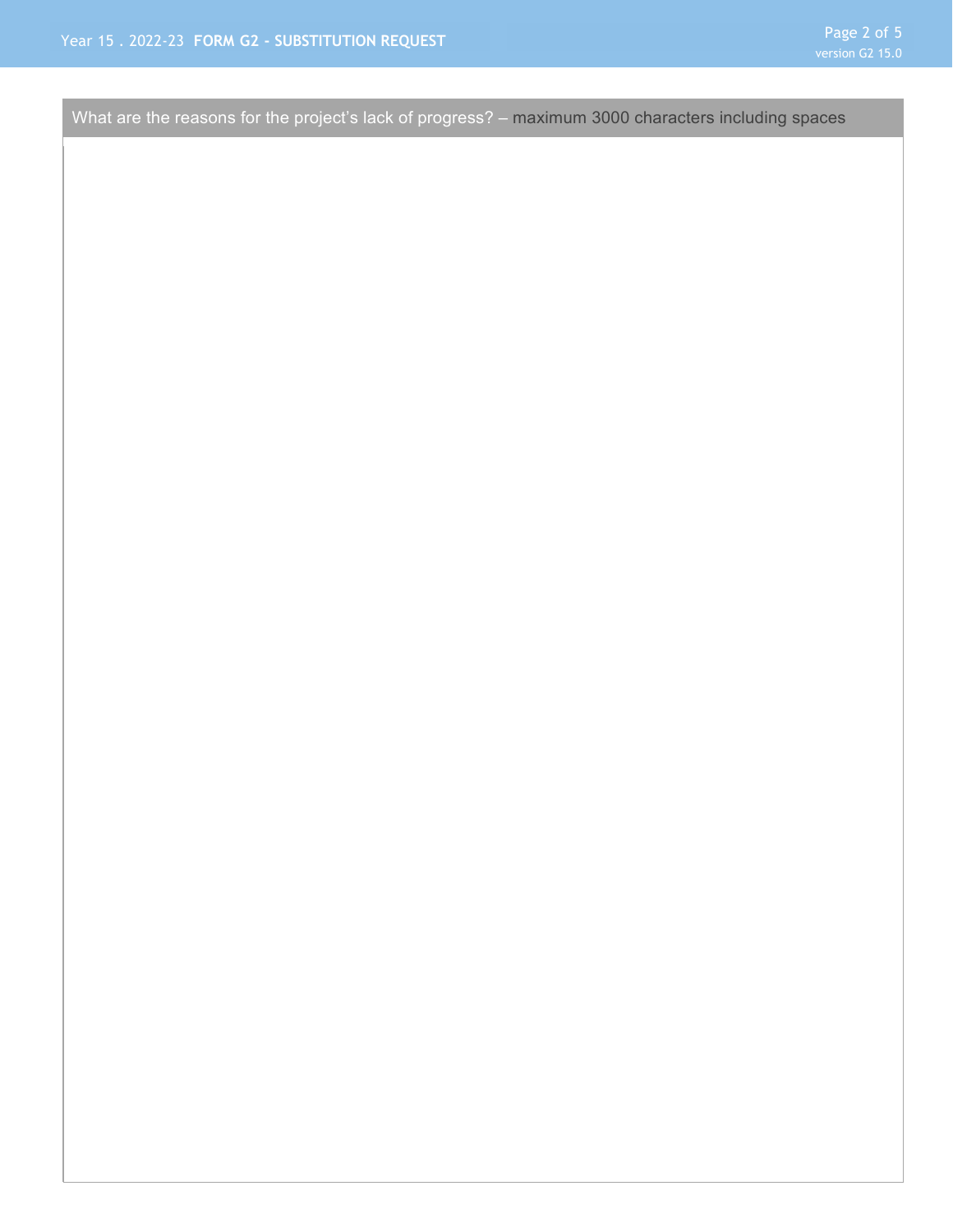| Which contingency project from Year 14 would you like to replace this with?                                                                                                                                                |
|----------------------------------------------------------------------------------------------------------------------------------------------------------------------------------------------------------------------------|
| <b>Project Code</b>                                                                                                                                                                                                        |
|                                                                                                                                                                                                                            |
| <b>Project Title</b>                                                                                                                                                                                                       |
|                                                                                                                                                                                                                            |
|                                                                                                                                                                                                                            |
| <b>Project Lead</b>                                                                                                                                                                                                        |
|                                                                                                                                                                                                                            |
| TOTAL Innovation Funds originally requested by Governance Organization for this project for ALL<br>YEARS (as per Year 14 G1)                                                                                               |
| \$                                                                                                                                                                                                                         |
| Form D must accompany any request for substitutions.                                                                                                                                                                       |
| Have you uploaded Form D from the Project Lead of this "contingency" project that indicates they are able to<br>initiate the project immediately and within the existing budget available from the project being replaced? |
| Yes $\bigcap$<br>$No$ $\Box$                                                                                                                                                                                               |

## **PROJECT TO BE REPLACED #2**

Project from Year 14 you would like to replace and by which contingency project from Year 14

| <b>Project Code</b>                |                                         |
|------------------------------------|-----------------------------------------|
|                                    |                                         |
| Project Title                      |                                         |
|                                    |                                         |
|                                    |                                         |
| <b>Project Lead</b>                |                                         |
|                                    |                                         |
| Total amount originally funded for | <b>Project Duration</b>                 |
| \$                                 | 2 Years $\bigcirc$<br>1 Year $\bigcirc$ |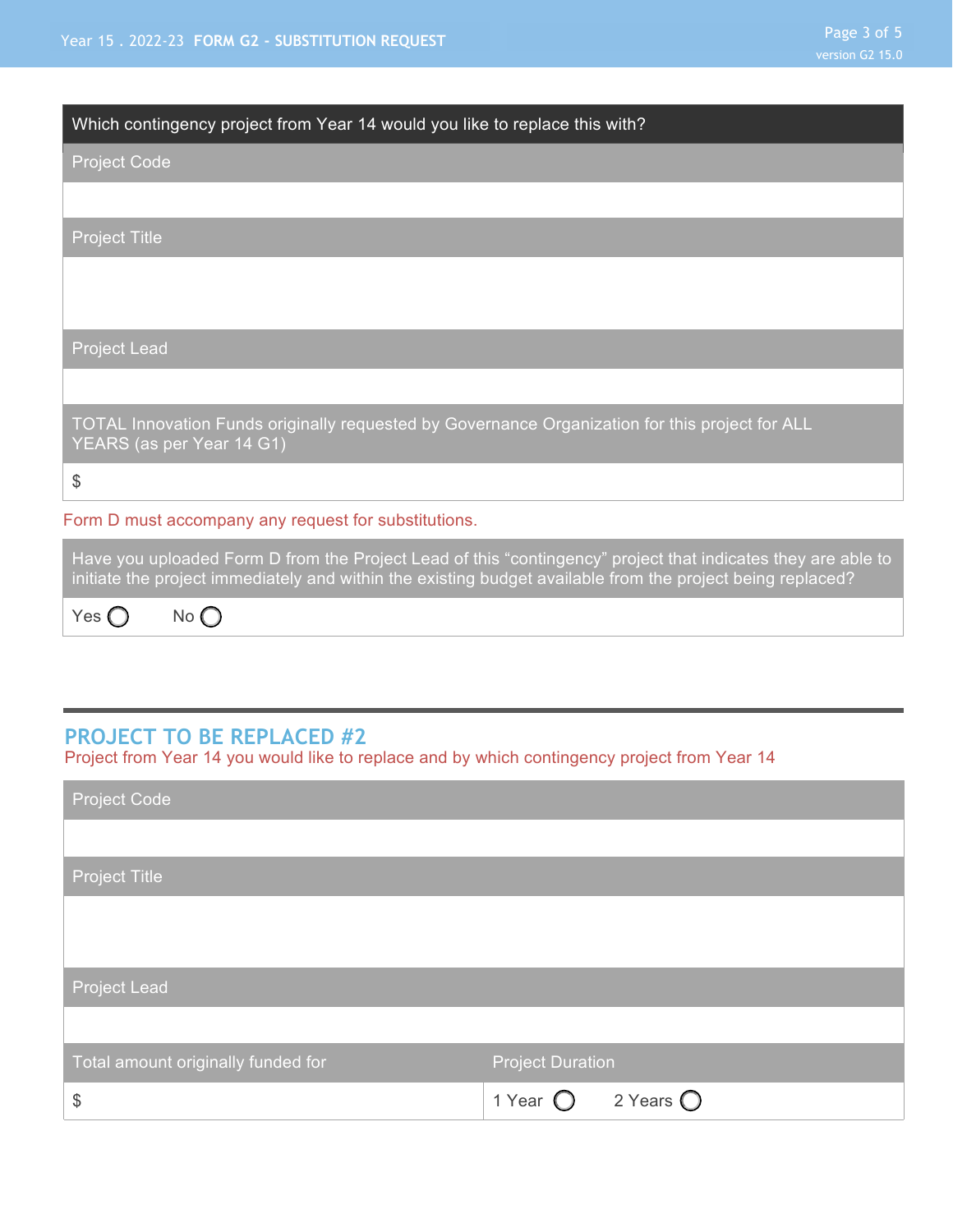What are the reasons for the project's lack of progress? – maximum 3000 characters including spaces